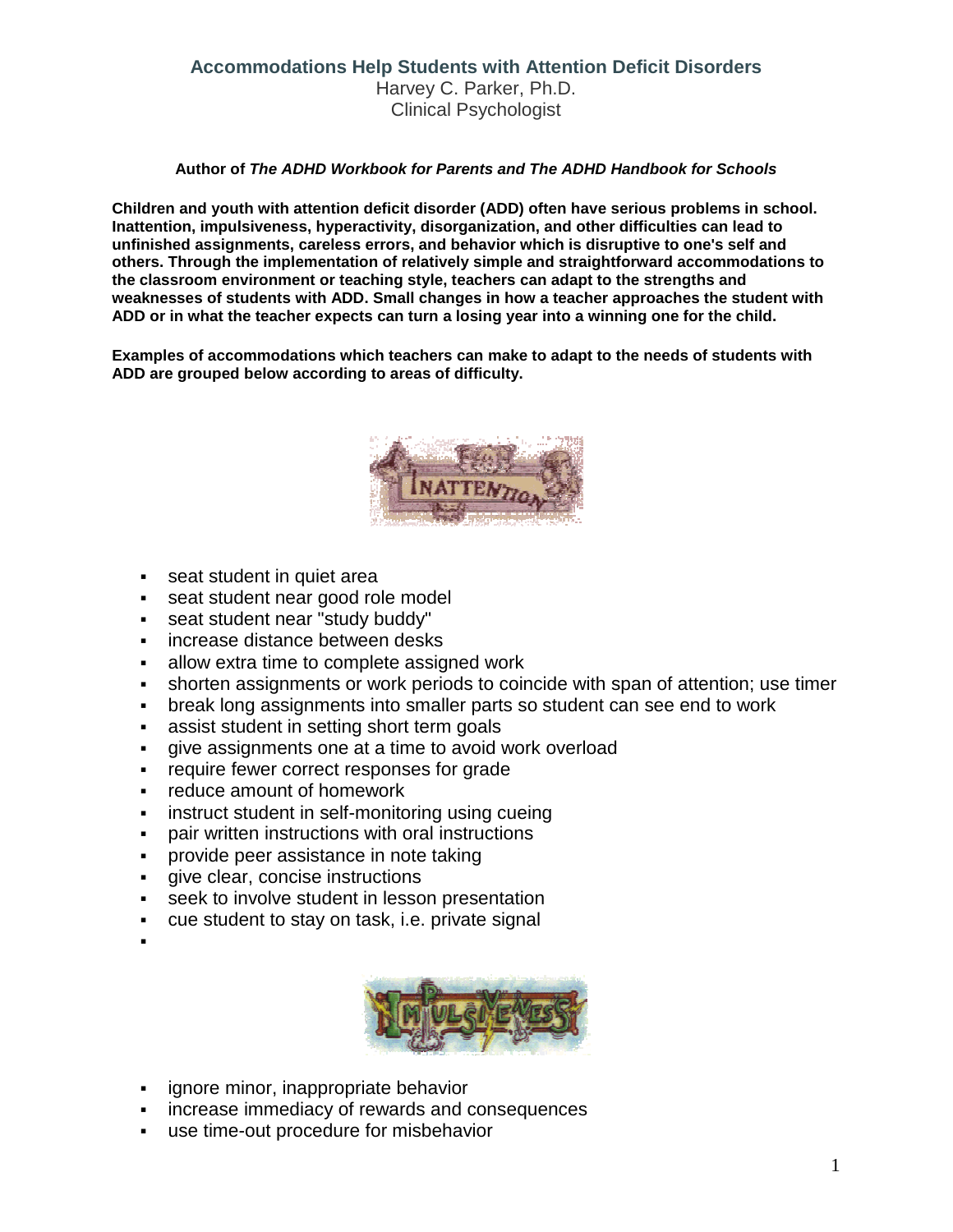- supervise closely during transition times
- use "prudent" reprimands for misbehavior (i.e. avoid lecturing or criticism)
- attend to positive behavior with compliments etc..
- acknowledge positive behavior of nearby students
- seat student near role model or near teacher
- set up behavior contract
- **EXED instruct student in self monitoring of behavior, i.e. hand raising, calling out**
- call on only when hand is raised in appropriate manner
- **praise when hand raised to answer question**



- allow student to stand at times while working
- provide opportunity for "seat breaks" i.e.run errands, etc.
- **Provide short break between assignments**
- supervise closely during transition times
- remind student to check over work product if performance is rushed and careless
- give extra time to complete tasks (especially for students with slow motor tempo)



- **provide reassurance and encouragement**
- frequently compliment positive behavior and work product
- speak softly in non-threatening manner if student shows nervousness
- **Fig. 2** review instructions when giving new assignments to make sure student comprehends directions
- look for opportunities for student to display leadership role in class
- conference frequently with parents to learn about student's interests and achievements outside of school
- **send positive notes home**
- **nake time to talk alone with student**
- encourage social interactions with classmates if student is withdrawn or excessively shy
- **Fig. 2** reinforce frequently when signs of frustration are noticed
- look for signs of stress build up and provide encouragement or reduced work load to alleviate pressure and avoid temper outburst
- spend more time talking to students who seem pent up or display anger easily .
- provide brief training in anger control: encourage student to walk away; use calming strategies; tell nearby adult if getting angry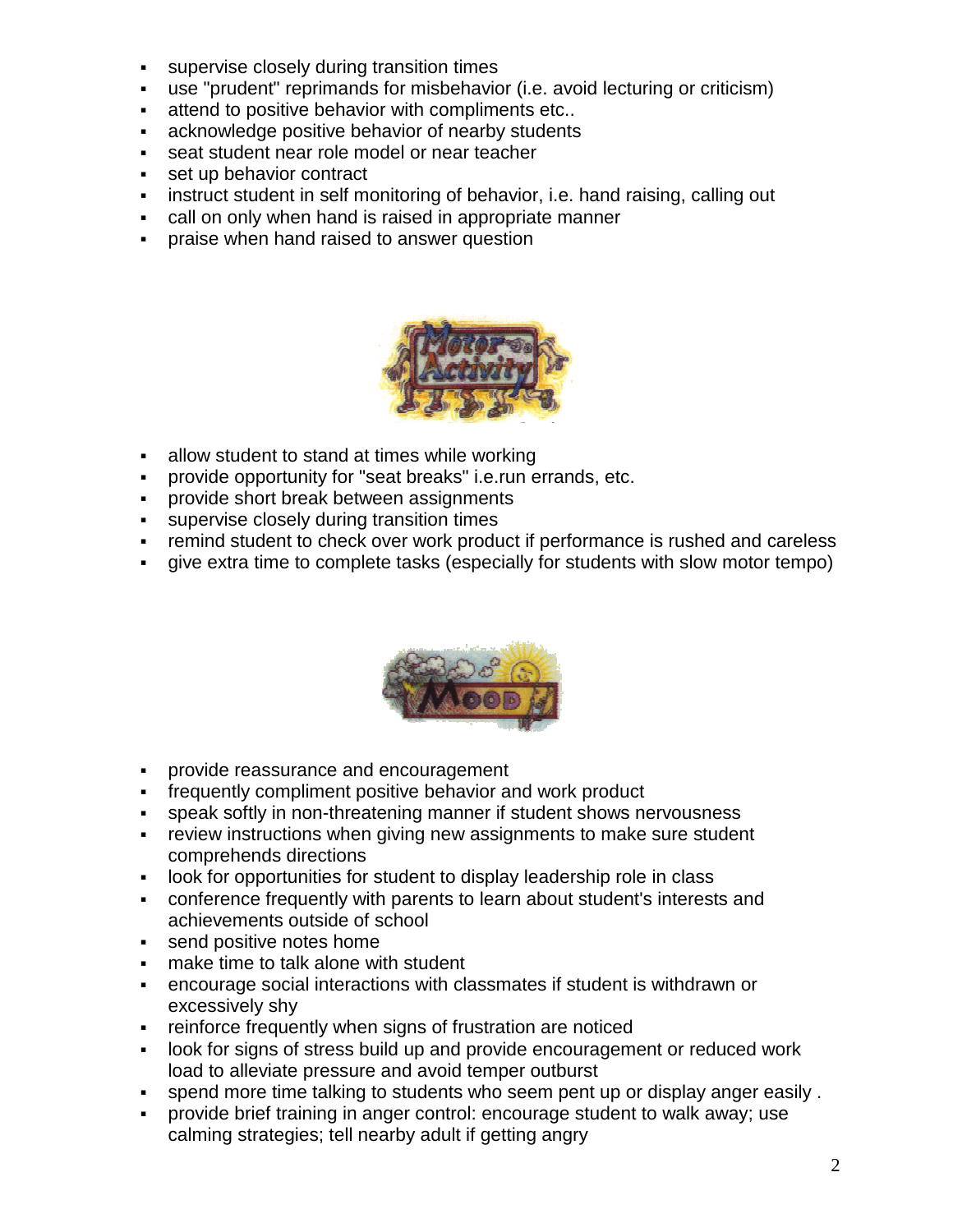

- if reading is weak: provide additional reading time; use "previewing" strategies; select text with less on a page; shorten amount of required reading; avoid oral reading
- if oral expression is weak: accept all oral responses; substitute display for oral report; encourage student to tell about new ideas or experiences; pick topics easy for student to talk about
- if written language is weak: accept non-written forms for reports (i.e. displays, oral, projects); accept use of typewriter, word processor, tape recorder; do not assign large quantity of written work; test with multiple choice or fill-in questions
- if math is weak: allow use of calculator; use graph paper to space numbers; provide additional math time; provide immediate correctness feedback and instruction via modeling of the correct computational procedure



- ask for parental help in encouraging organization,
- provide organization rules
- encourage student to have notebook with dividers and folders for work
- provide student with homework assignment book
- supervise writing down of homework assignments
- send daily/weekly progress reports home
- regularly check desk and notebook for neatness, encourage neatness rather than penalize sloppiness
- allow student to have extra set of books at home
- give assignments one at a time
- assist student in setting short term goals
- do not penalize for poor handwriting if visual-motor defects are present
- encourage learning of keyboarding skills
- allow student to tape record assignments or homework



- praise compliant behavior
- provide immediate feedback
- ignore minor misbehavior